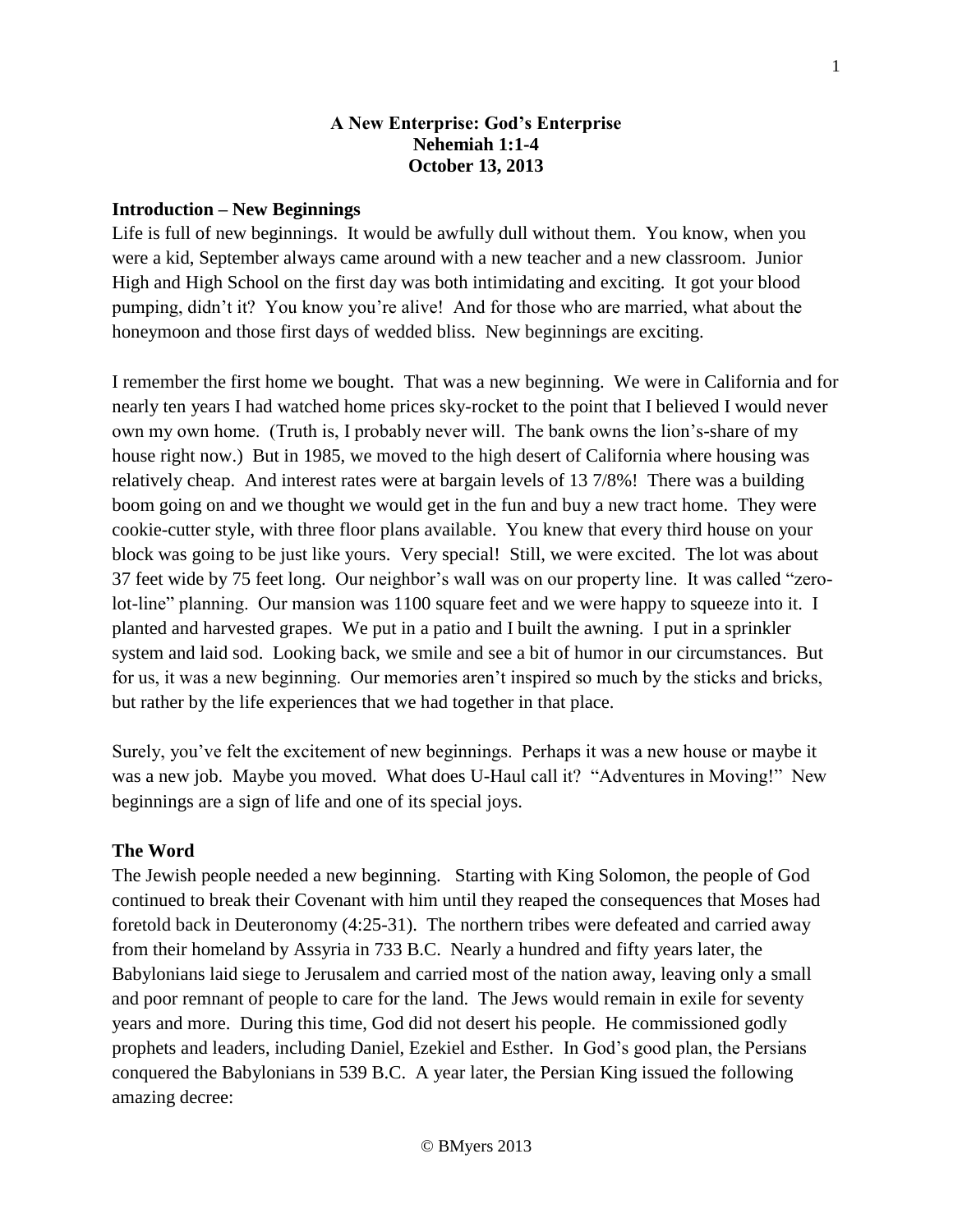"Thus says Cyrus king of Persia: The Lord, the God of heaven, has given me all the kingdoms of the earth, and he has charged me to build him a house at Jerusalem, which is in Judah. Whoever is among you of all his people, may his God be with him, and let him go up to Jerusalem, which is in Judah, and rebuild the house of the Lord, the God of Israel—he is the God who is in Jerusalem. And let each survivor, in whatever place he sojourns, be assisted by the men of his place with silver and gold, with goods and with beasts, besides freewill offerings for the house of God that is in Jerusalem."

God never deserts his people. Though they may be faithless, he remains faithful. After 70 years of exile, God brought his people back to rebuild the Temple and reestablish worship in Jerusalem. God was with them, but the work was not easy. They faced many adversaries and overcame numerous obstacles. The Temple was completed twenty years after the work had begun. But God's rebuilding program involved much more than just bricks and mortar. Ezra, an expert in the Jewish Scriptures arrived nearly sixty years later to lead a spiritual revival of the people. Thirteen years later, back in the Persian Empire, our narrative begins:

The words of Nehemiah the son of Hacaliah.

Now it happened in the month of Chislev, in the twentieth year, as I was in Susa the citadel, that Hanani, one of my brothers, came with certain men from Judah. And I asked them concerning the Jews who escaped, who had survived the exile, and concerning Jerusalem. And they said to me, "The remnant there in the province who had survived the exile is in great trouble and shame. The wall of Jerusalem is broken down, and its gates are destroyed by fire."

Nehemiah 1:1-3

#### **Prayer**

#### **God is the Main Character**

The book opens with what seems to be a journal or diary entry by Nehemiah, whose name means "Yahweh has comforted." We'll learn more about Nehemiah as we go through the book. There are many entries in the book that seem to come directly from his hand. Nevertheless, most biblical scholars believe the book was not written by Nehemiah, but rather by the same author who wrote the book of Ezra. Indeed, in ancient times, the two books were considered as one. It is very possible that Ezra wrote both books, since he appears in both and his vocation was that of a scribe and a scholar.

But neither Ezra nor Nehemiah is the main character of the book. God is. It is always true of every Old Testament narrative. God is the primary actor; the people are the supporting cast. I cannot overemphasize this point too much. Because God's action is often behind the scenes and implied, we are often led to believe that the story revolves around a particular individual. Like a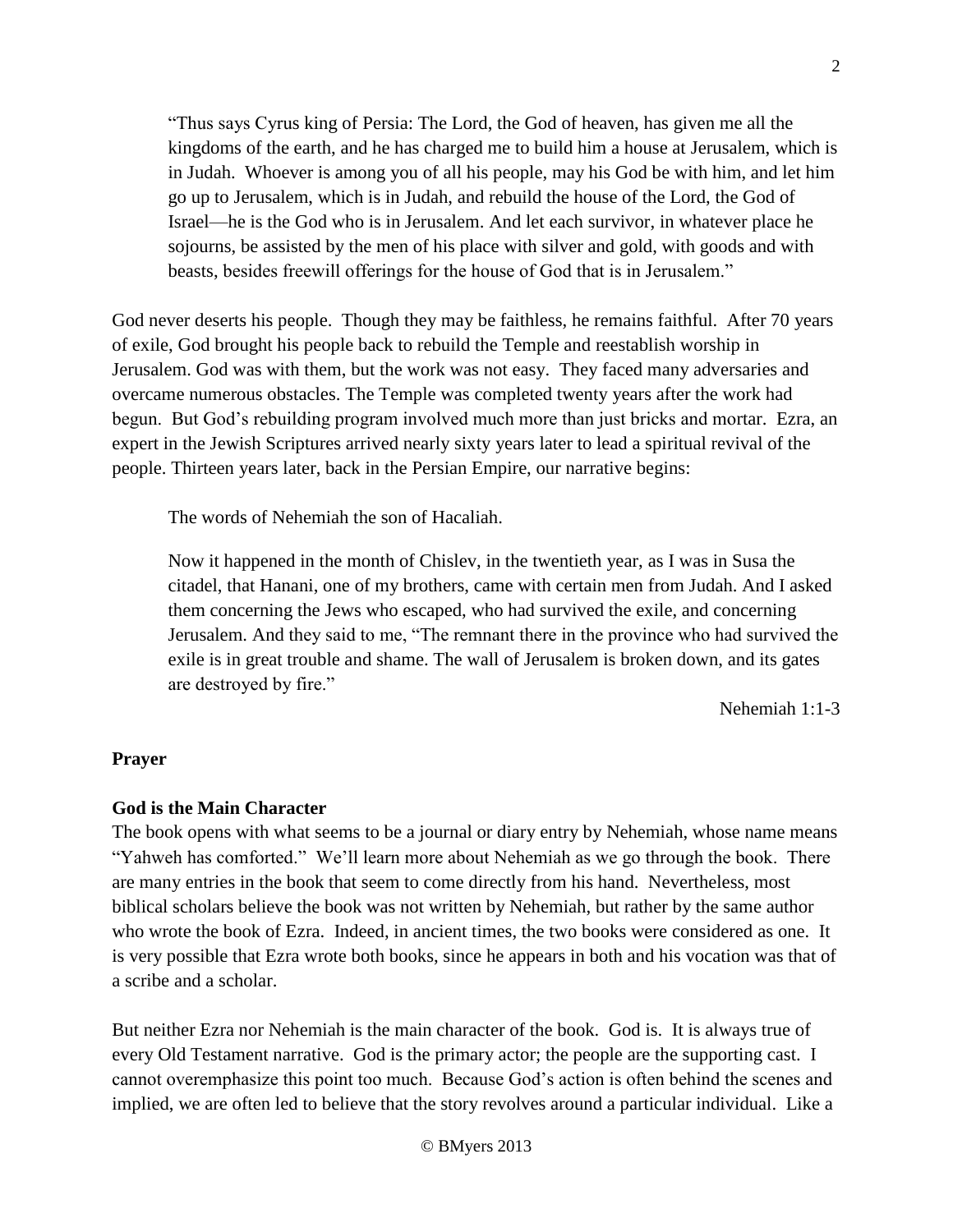good drama, the real story, however, is found between the lines. Keep in mind, as we work our way through the book of Nehemiah that it is, first, about God and his purposes. If we hold on to that understanding, we will grasp why the record has been kept for us and what is God's word for us through the book today. Secondly, Nehemiah is about people whom God used to accomplish his purposes. We will be inspired and instructed by their courageous and faithempowered actions.

## **The Setting**

Nehemiah says that is was in the month of Chislev – a timeframe within November and December in the  $20<sup>th</sup>$  year of the Persian King, Artaxerxes, (445 B.C.) when the story begins. He was in Susa, one of the Persian capitals and the same city in which the story of Esther played out thirty years before. The city was not too far from present-day Basrah in Southern Iraq.

## **The Inciting Event**

Every good story has an "inciting event." The action in Nehemiah begins simply enough. He encounters his brother Hanani and certain men who came with him from Judah. The Scriptures don't tell us much about Hannani or his mission with the men from Judah. We don't know if they are residents of the Persian Empire who had visited Judah or if they were part of the small band of Jews then living in Judah. Perhaps they came to see Nehemiah because they believed he might help them since, as we will learn, he had access to the king.

Nehemiah's probably didn't consider his encounter with his brother as having high importance. He held high public office and he might have just assumed that Hannani was coming to pay his respects and to catch him up on family news. But, as we'll see, this seemingly common event would dramatically change Nehemiah's life and impact the history of the Jews forever.

We never know when God will break into our mundane lives with a word or with an event that will dramatically change the course of our lives. It was a harmless double-date arranged so that Diane could approve her roommate's boyfriend that led to our meeting for the first time. My job as ministry professor was launched by an off-the-cuff statement I made to a friend of mine. Moses was tending sheep when he noticed a bush in the desert that kept burning. Peter and John had just finished a bad day fishing when they encountered Jesus. God works in mundane ways to accomplish extraordinary things in the lives of his people. Do not despise the routine events of your life. God may indeed be working behind the scenes to accomplish great things in and through your life.

## **He Asked Because He Cared**

Nehemiah inquired about Jerusalem and the small remnant of people living there. His line of questioning is not surprising. Jerusalem was where the Temple was. It was where God's people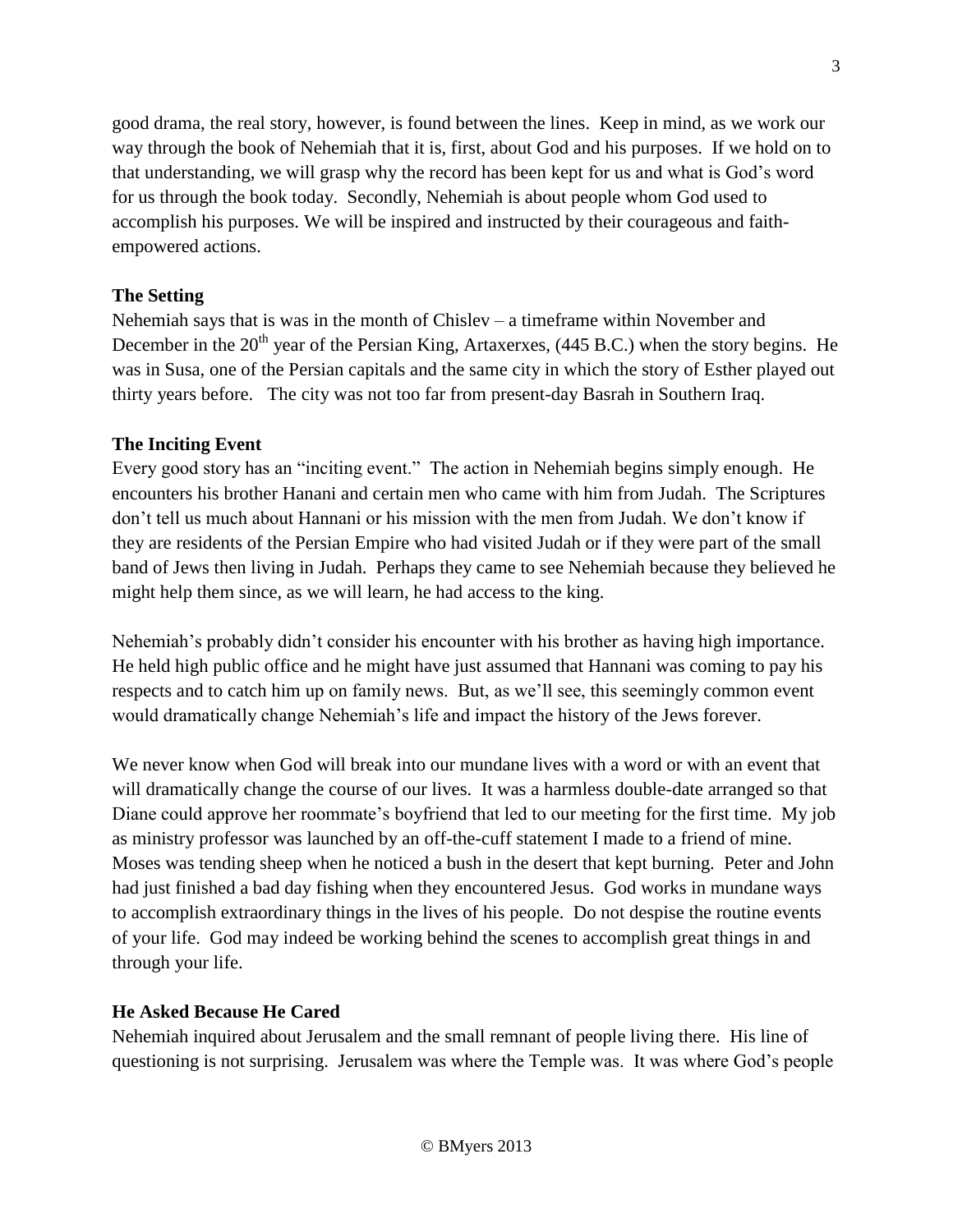went to worship. Jerusalem was where heaven met earth and every devout Jew shared the same passion as King David who wrote:

I was glad when they said to me, "Let us go into the house of the Lord." Our feet have been standing Within your gates, O Jerusalem!

Pray for the peace of Jerusalem: "May they prosper who love you. Peace be within your walls, Prosperity within your palaces." For the sake of my brethren and companions, I will now say, "Peace be within you." Because of the house of the Lord our God I will seek your good.

Psalm 122:1-2; 6-9

Even while in exile, the Jews longed to be back in Jerusalem:

By the waters of Babylon, there we sat down and wept, when we remembered Zion. On the willows there we hung up our lyres. For there our captors required of us songs, and our tormentors, mirth, saying, "Sing us one of the songs of Zion!" How shall we sing the Lord's song in a foreign land? If I forget you, O Jerusalem, let my right hand forget its skill! Let my tongue stick to the roof of my mouth, if I do not remember you, if I do not set Jerusalem above my highest joy! Psalm 137:1-6

### **Devastating News**

The report that Nehemiah received was devastating. The people who lived there were in great trouble and shame. We learn later in the book that they had experienced a great famine and many of them had forfeited their property and sold themselves into slavery. Moreover, the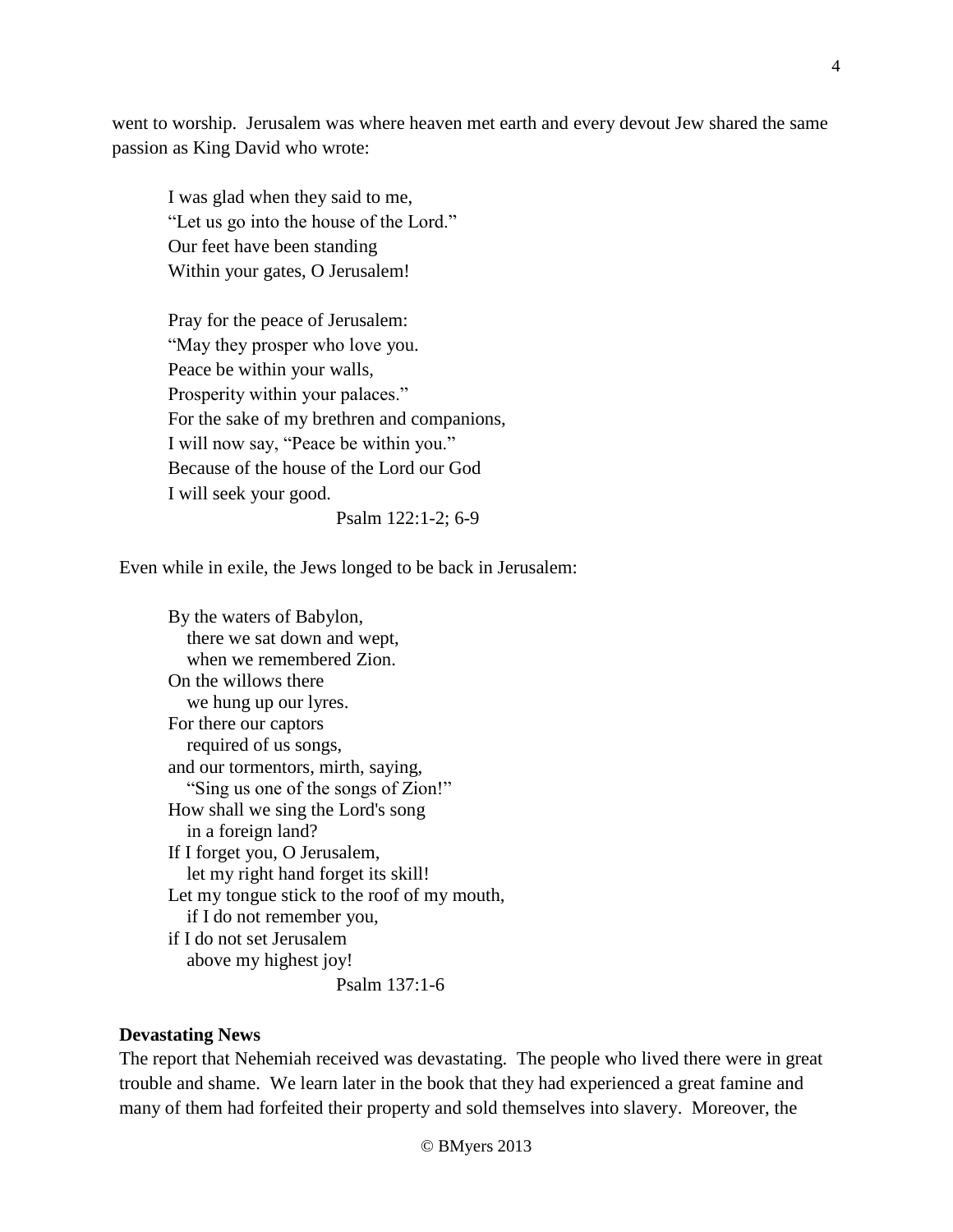walls of the city were broken and the gates burned so that marauders and wild animals could torment the residents. The city of God had become a junk heap!

We can hardly imagine what this would be like. Perhaps the current sad state of Detroit gives us some idea of what Nehemiah was hearing. But unless you experienced the glory days of the Motor City in the 50's and 60's you probably can't fully understand the heartbreak the current residents have over their city. Most of us worry about the future of our nation. The report that Nehemiah heard about Jerusalem would be similar to hearing sometime in the future that Washington DC was in ruins and that all our national parks had been trashed with litter and graffiti. The thought horrifies us, but it is perhaps within the grasp of our imagination. That was the kind of report that Nehemiah received.

It would be hard to overstate the devastation that he felt, knowing that the city of Jerusalem was shamed. Nothing could be worse in the ancient world. It was the place where God met his people. Jerusalem was the pride of all Jews. Their worship of God, which set them apart from all the other nations, happened at the Temple in the city. The psalms that we read magnify its greatness and honor. But now, it lay in ruins – a laughing stock among the nations. Indefensible. Such a report would cut right to the heart of a God-honoring Jew like Nehemiah. It would make his blood boil and incite his passions to rebel against the status-quo. And that's exactly what happened.

## **Our Approach to the Book**

Nehemiah is an exciting book. This is the first time I've preached it, but it's not the first time I've heard it preached. I've been through the book many times and its power and relevance for the day has always inspired me. Because of its themes, some have approached it as a leadership manual. Others have used it as a model for strategic planning. All of those elements are present in the book, but a singular focus on them misses the point.

Nehemiah tells the story of God's enterprise in and through his people. As we observe how God works in this ancient story, we will be leaning how God can work in us as well. We are not Jerusalem. Our walls are not broken and we have not been shamed. Neither am I, nor any other leader in this church, Nehemiah. Still, his and Ezra's examples will help us learn to follow God and guide us into his purposes. As we move into a new beginning here at First Baptist, this book is timely.

### **We Are a New Enterprise**

Church family, we are entering a new beginning. We are becoming a new enterprise.

I want to speak plainly and lovingly with you.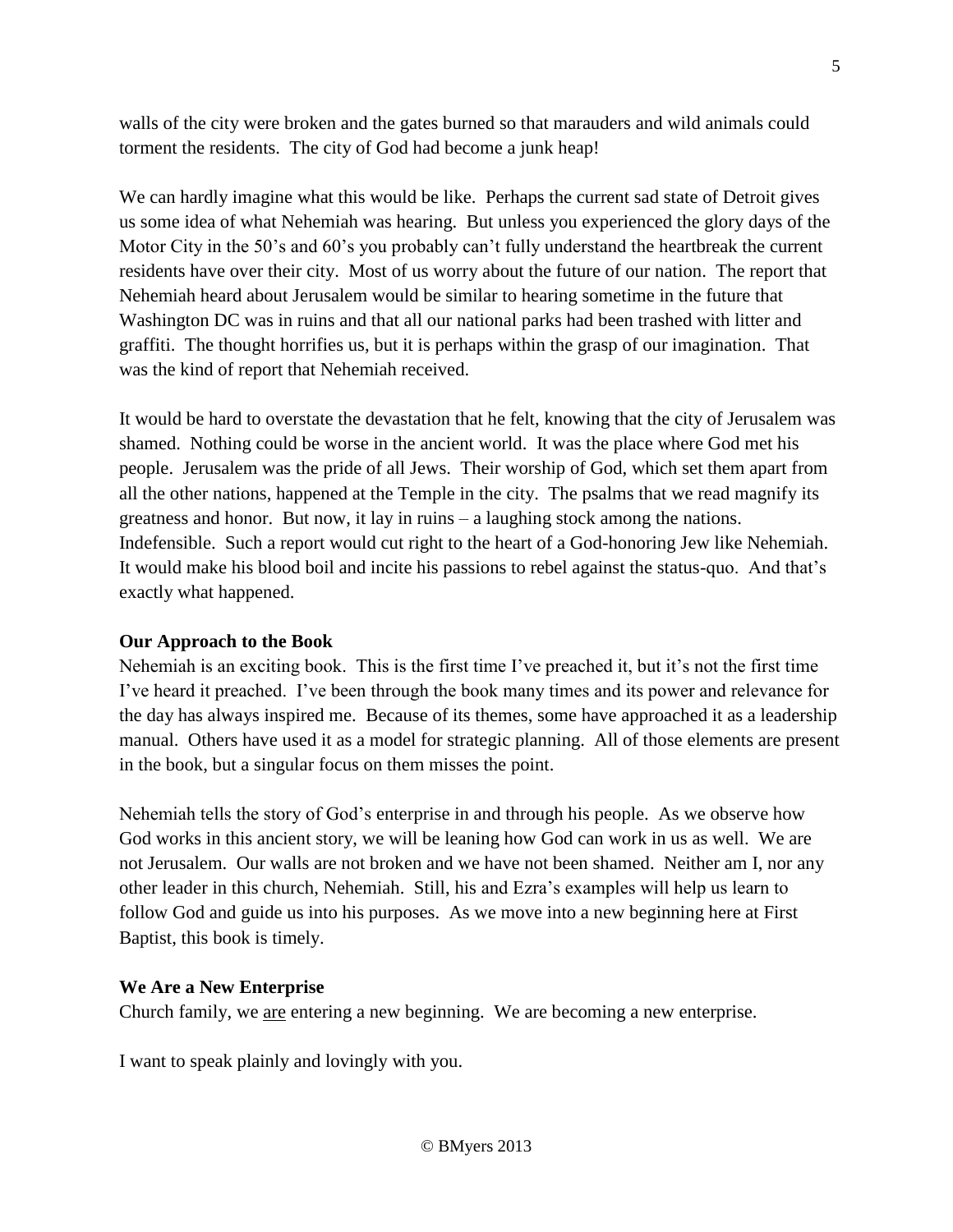Our TV tower is gone. The big pulpit has been replaced with this smaller lectern. Our cameras and recorders of broadcast ministry are no longer running. You are not the "audience" for a program, but all of you are participants in active worship. The music has changed. In a few weeks, our hallways and rooms will be empty during the week.

For some, this change is understandably unsettling and you are mourning your losses. But friends, these developments are necessary because our culture is quickly changing. Don't know if you've noticed, but America is quickly becoming a culture that is anti-Christian. Read the stories. Military chaplains are having their hands tied and are being forced to compromise their beliefs. Schools gladly embrace and celebrate any culture or religion but Christianity. Are you not fearful for your children and grandchildren?

We must look to what God is doing today. Across this land, Christian young people are passionately living out their faith in Christ through service to others. They are not pulling into their comfortable evangelical cocoons and lamenting, "O the world is falling apart; take me home, Jesus." Theirs is not an escapist faith, but rather one that engages the culture. God is raising up young people not to hide from this world, but to meet it where it is and transform it by the Gospel.

The Gospel that will engage our young people and change our culture is the Gospel of transformation that comes through the cross and resurrection of Jesus Christ. For over a hundred years we evangelicals have presented a reduced Gospel that has too narrow of a focus. (I'm taking the risk of being very honest with you here.) We have tended to present a gospel that focuses on receiving Christ as your personal Savior so that when you die, you'll go to heaven. Of course, that's true, but it's only part of the gospel. The Gospel that Jesus preached and demonstrated was the Kingdom of God – God's rule and reign - not sometime in the future when we die, but here and now, manifested in changing lives. Our tendency to focus on the hereafter has resulted in a partial gospel. And a partial gospel is a distorted gospel. During the last hundred years, American culture has been friendly to our evangelical faith. It was culturally acceptable to be an evangelical. Up till now, we haven't faced a whole lot of opposition or persecution. But that is rapidly changing. We need the full gospel, not the gospel of escape from the world – but one that loves the world, as Jesus did, and engages with it. We need to preach, teach, and especially live a gospel that changes our lives in the here and now. Are you changing? Is God changing you each day to be more and more like Christ? That's the full Gospel that we need to preach and teach. That's the Gospel that we need to live! The stakes are high. Our children and our grandchildren are depending on us.

## **Will We Default?**

When Nehemiah heard the news about the remnant and Jerusalem, he "sat down and wept and mourned for days." Our walls are not broken down and our gates are not burned. We don't live